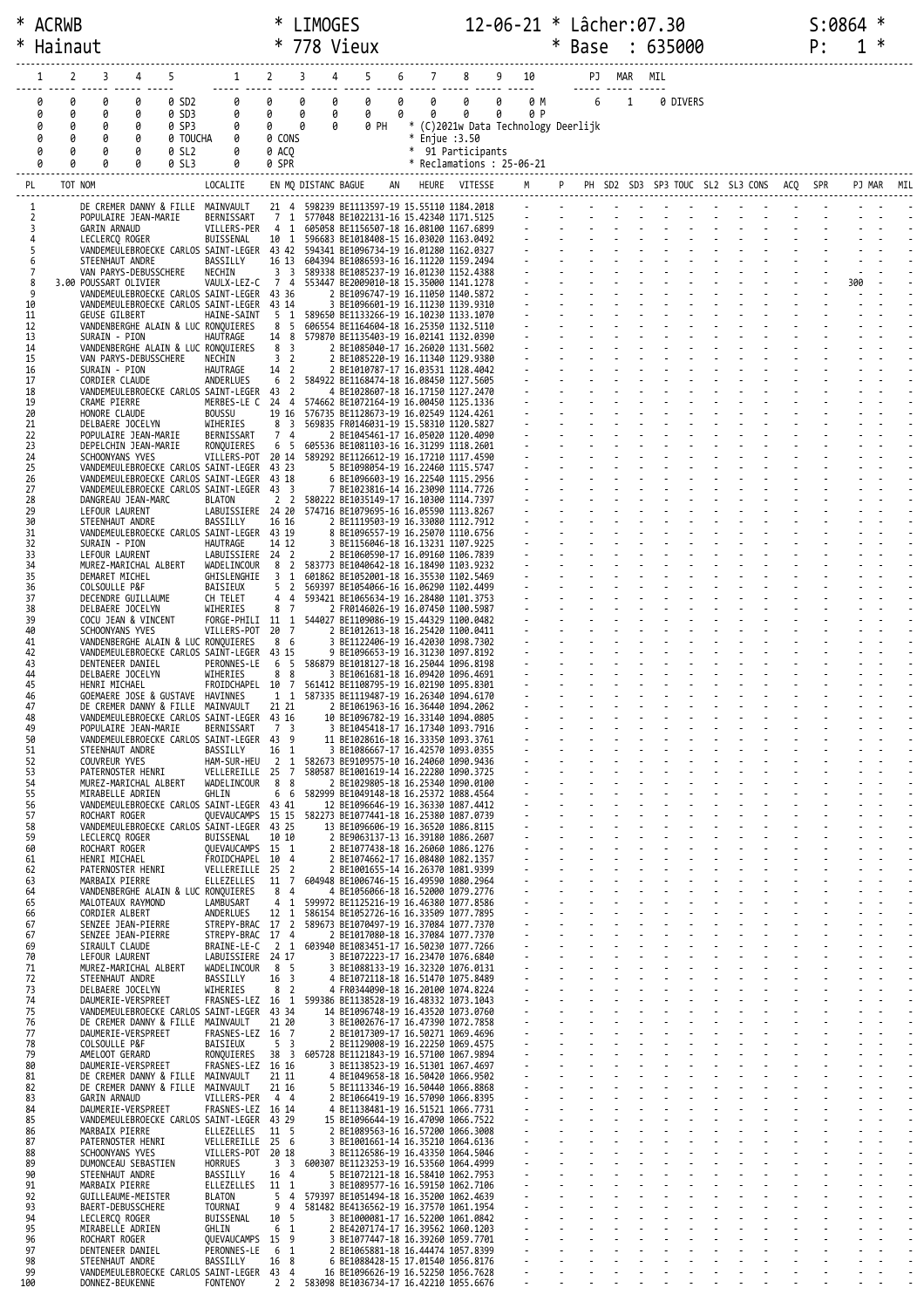\* ACRWB \* LIMOGES 12-06-21 \* Lâcher:07.30 S:0864 \* \* Hainaut \* 778 Vieux \* Base : 635000 P: 2 \*

| PL         | TOT NOM                                                                      | LOCALITE                              |                                | EN MQ DISTANC BAGUE |                                                                                                                                                                                                                                                                                          | HEURE VITESSE |                                                     |  |  |  | PH SD2 SD3 SP3 TOUC SL2 SL3 CONS ACQ SPR |  |  |
|------------|------------------------------------------------------------------------------|---------------------------------------|--------------------------------|---------------------|------------------------------------------------------------------------------------------------------------------------------------------------------------------------------------------------------------------------------------------------------------------------------------------|---------------|-----------------------------------------------------|--|--|--|------------------------------------------|--|--|
| 101        | ------------<br>CLIPPE-EECKHAUT<br>MARBAIX PIERRE                            | ANDERLUES                             |                                |                     | 12 12 584295 BE1133183-19 16.43490 1055.0333<br>364299 81133183-19 16.43490 1055.0333<br>594969 810666641-18 16.54599 1053.0346<br>594968 810666641-18 16.3489 1053.0456<br>570117 811658646-17 16.31481 1052.2614<br>2 BE1159671-19 17.06140 1051.1853<br>2 BE1168457-18 16.46580 1050. |               | the contract of the contract of the contract of the |  |  |  |                                          |  |  |
| 102<br>103 | MACKOWIAK FABIEN                                                             | ELLEZELLES 11 9<br>CHAPELLE-LE        | 5 1                            |                     |                                                                                                                                                                                                                                                                                          |               |                                                     |  |  |  |                                          |  |  |
| 104<br>105 | DUPUIS-AMANT<br>AMELOOT GERARD                                               | THIRIMONT<br>RONQUIERES               | 6 1<br>38<br>$\overline{7}$    |                     |                                                                                                                                                                                                                                                                                          |               |                                                     |  |  |  |                                          |  |  |
| 106<br>107 | CORDIER CLAUDE<br>LENOIR DAVID & CLEMENT                                     | ANDERLUES<br>FOREST (HT. 10 8         | 6 3                            |                     |                                                                                                                                                                                                                                                                                          |               |                                                     |  |  |  |                                          |  |  |
| 108<br>109 | HENRI MICHAEL<br>MAES ANTHONY                                                | FROIDCHAPEL<br>VIESVILLE              | 10 1<br>5 <sub>5</sub>         |                     |                                                                                                                                                                                                                                                                                          |               |                                                     |  |  |  |                                          |  |  |
| 110        | LIART PERE & FILS                                                            | MONTIGNIES-                           | 3 <sub>1</sub>                 |                     |                                                                                                                                                                                                                                                                                          |               |                                                     |  |  |  |                                          |  |  |
| 111<br>112 | DELBAERE JOCELYN<br>DELBAERE JOCELYN                                         | WIHERIES<br>WIHERIES                  | 8 <sub>1</sub><br>8 5          |                     |                                                                                                                                                                                                                                                                                          |               |                                                     |  |  |  |                                          |  |  |
| 113<br>114 | SURAIN - PION<br>VANDEMEULEBROECKE CARLOS SAINT-LEGER 43 38                  | HAUTRAGE                              | 14 11                          |                     | 17 BE1028619-18 16.56380 1048.8988                                                                                                                                                                                                                                                       |               |                                                     |  |  |  |                                          |  |  |
| 115<br>116 | SCHOONYANS YVES<br>VAN HASTEL FABRICE                                        | VILLERS-POT<br>FROIDCHAPEL            | 20 1<br>3 <sub>2</sub>         |                     | 4 BE1126571-19 16.51550 1048.7178<br>562026 BE1108418-19 16.26129 1048.1355                                                                                                                                                                                                              |               |                                                     |  |  |  |                                          |  |  |
| 117        | DEWOLF OLIVIER                                                               | LA LOUVIERE<br>STREPY-BRAC 17 9       | 2 2                            |                     | 594766 BE1101592-19 16.57440 1047.6151<br>3 BE1017114-18 16.52564 1047.4882                                                                                                                                                                                                              |               |                                                     |  |  |  |                                          |  |  |
| 118<br>119 | SENZEE JEAN-PIERRE<br>ROCHART ROGER                                          | QUEVAUCAMPS 15 11                     |                                |                     | 4 BE1077436-18 16.45540 1047.4420                                                                                                                                                                                                                                                        |               |                                                     |  |  |  |                                          |  |  |
| 120<br>121 | DONNEZ-BEUKENNE<br>GONDRY PATRICIA                                           | FONTENOY<br>HAULCHIN                  | 2 <sub>1</sub>                 |                     | 2 BE1036726-17 16.47030 1046.7606<br>11 1 578546 BE1005275-16 16.42450 1046.6685                                                                                                                                                                                                         |               |                                                     |  |  |  |                                          |  |  |
| 122<br>123 | LEFOUR LAURENT<br>DEPELCHIN JEAN-MARIE                                       | LABUISSIERE 24 19<br>RONQUIERES       | 6 2                            |                     | 4 BE1072213-17 16.39260 1046.0159<br>2 BE1102303-19 17.08580 1045.8910                                                                                                                                                                                                                   |               |                                                     |  |  |  |                                          |  |  |
| 124<br>125 | LEFOUR LAURENT<br>AMELOOT GERARD                                             | LABUISSIERE 24 13<br>RONQUIERES       | 38 11                          |                     | 5 BE1030381-16 16.39440 1045.4451<br>3 BE1056955-18 17.09250 1045.4100                                                                                                                                                                                                                   |               |                                                     |  |  |  |                                          |  |  |
| 126        | SENZEE JEAN-PIERRE                                                           | STREPY-BRAC 17 6                      |                                |                     | 4 BE1029005-17 16.54124 1045.1365                                                                                                                                                                                                                                                        |               |                                                     |  |  |  |                                          |  |  |
| 127<br>128 | MARBAIX PIERRE<br>DEMARET CHRISTIAN                                          | ELLEZELLES<br>HAVRE                   | 11 3                           |                     | 5 BE1089544-16 17.09040 1044.6949<br>5 3 585567 BE1002430-18 16.50469 1044.1978                                                                                                                                                                                                          |               |                                                     |  |  |  |                                          |  |  |
| 129<br>130 | PATERNOSTER HENRI<br>POUSSART OLIVIER                                        | VELLEREILLE 25 3<br>VAULX-LEZ-C       | 7 6                            |                     | 4 BE1016156-18 16.46020 1044.1586<br>2 BE2009016-18 16.20040 1044.1083                                                                                                                                                                                                                   |               |                                                     |  |  |  |                                          |  |  |
| 131<br>132 | CRAME PIERRE<br>BERNIER-DURIEUX                                              | MERBES-LE C 24 16<br>SIRAULT          |                                |                     | 2 BE1072128-19 16.40280 1043.9542<br>9 2 583566 BE1051964-18 16.49111 1043.6010                                                                                                                                                                                                          |               |                                                     |  |  |  |                                          |  |  |
| 133        | SENZEE JEAN-PIERRE                                                           | STREPY-BRAC 17 1                      | 9 <sub>5</sub>                 |                     | 5 BE1070460-19 16.55344 1042.6110                                                                                                                                                                                                                                                        |               |                                                     |  |  |  |                                          |  |  |
| 134<br>135 | BAERT-DEBUSSCHERE<br>DENEUFBOURG YVON                                        | TOURNAI<br>ESTINNES-AU 17 9           |                                |                     | 2 BE4136590-19 16.47490 1042.4249<br>581753 BE1015870-18 16.48150 1042.1012                                                                                                                                                                                                              |               |                                                     |  |  |  |                                          |  |  |
| 136<br>137 | PATERNOSTER HENRI<br>DECOURRIERE RAYMOND                                     | VELLEREILLE<br>PERONNES-LE            | 25 8<br>7 3                    |                     | 5 BE1016119-18 16.47270 1041.5051<br>586523 BE1015564-18 16.53246 1041.0234                                                                                                                                                                                                              |               |                                                     |  |  |  |                                          |  |  |
| 138<br>139 | LEFOUR LAURENT<br>LEFOUR LAURENT                                             | LABUISSIERE 24 11<br>LABUISSIERE 24 3 |                                |                     | 6 BE1030340-16 16.42220 1040.4610<br>7 BE1030363-16 16.42340 1040.0845                                                                                                                                                                                                                   |               |                                                     |  |  |  |                                          |  |  |
| 140<br>141 | CORDIER ALBERT<br>AMELOOT GERARD                                             | ANDERLUES<br>RONQUIERES               | 12 5<br>38 2                   |                     | 2 BE1034648-16 16.53390 1039.9255<br>4 BE1157015-18 17.12310 1039.8466                                                                                                                                                                                                                   |               |                                                     |  |  |  |                                          |  |  |
| 142        | POPULAIRE JEAN-MARIE                                                         | BERNISSART                            | 7 7                            |                     | 4 BE1076934-18 16.45180 1039.1644                                                                                                                                                                                                                                                        |               |                                                     |  |  |  |                                          |  |  |
| 143<br>144 | VANDENBERGHE ALAIN & LUC RONQUIERES<br>DUMONCEAU-BERGERET                    | TRIVIERES                             | 8 1<br>11 6                    |                     | 5 BE1122340-19 17.13470 1039.0053<br>589380 BE1070631-19 16.57304 1038.5429                                                                                                                                                                                                              |               |                                                     |  |  |  |                                          |  |  |
| 145<br>146 | CRAME PIERRE<br>DEPELCHIN JEAN-MARIE                                         | MERBES-LE C 24 1<br>RONQUIERES        | 6 <sub>1</sub>                 |                     | 3 BE1047577-15 16.43290 1038.2643<br>3 BE1154296-19 17.13280 1037.8245                                                                                                                                                                                                                   |               |                                                     |  |  |  |                                          |  |  |
| 147<br>148 | VANDEMEULEBROECKE CARLOS SAINT-LEGER<br>LIEMANS ALINE                        | NAAST                                 | 43 8<br>6 1                    |                     | 18 BE1036876-15 17.02460 1037.6669<br>596682 BE1131965-19 17.05060 1037.5274                                                                                                                                                                                                             |               |                                                     |  |  |  |                                          |  |  |
| 149        | STEENHAUT ANDRE                                                              | BASSILLY                              | 16 6                           |                     | 7 BE1072172-18 17.12470 1037.0818                                                                                                                                                                                                                                                        |               |                                                     |  |  |  |                                          |  |  |
| 150<br>151 | MAHIEU JACKY & NALINNE O ANDERLUES<br>POUSSART OLIVIER                       | VAULX-LEZ-C                           | 6 1<br>75                      |                     | 585225 BE1065506-18 16.54302 1036.7078<br>3 BE4094854-18 16.23570 1036.5147                                                                                                                                                                                                              |               |                                                     |  |  |  |                                          |  |  |
| 152<br>153 | ROCHART ROGER<br>DUCHENE-DESMECHT                                            | OUEVAUCAMPS 15 6<br>SILLY             | 94                             |                     | 5 BE1077434-18 16.51570 1036.1651<br>603493 BE1087915-17 17.12401 1035.7402                                                                                                                                                                                                              |               |                                                     |  |  |  |                                          |  |  |
| 154<br>155 | VAN CAEYZEELE MAXIME<br>VANDEMEULEBROECKE CARLOS SAINT-LEGER 43 21           | GIVRY                                 | 7 <sub>2</sub>                 |                     | 576043 BE1079252-19 16.46101 1035.7350<br>19 BE1028652-18 17.04060 1035.2569                                                                                                                                                                                                             |               |                                                     |  |  |  |                                          |  |  |
| 156        | DUMONCEAU-BERGERET                                                           | TRIVIERES                             | 11 2                           |                     | 2 BE1070602-19 16.59254 1035.0472                                                                                                                                                                                                                                                        |               |                                                     |  |  |  |                                          |  |  |
| 157<br>158 | DAUMERIE-VERSPREET<br>CORDIER ALBERT                                         | FRASNES-LEZ 16 8<br>ANDERLUES         | 12 10                          |                     | 5 BE1005575-17 17.09061 1035.0272<br>3 BE1125968-15 16.56300 1034.6937                                                                                                                                                                                                                   |               |                                                     |  |  |  |                                          |  |  |
| 159<br>160 | BERNIER-DURIEUX<br>DEPELCHIN JEAN-MARIE                                      | SIRAULT<br>RONQUIERES                 | 98<br>6 3                      |                     | 2 BE1053898-18 16.54021 1034.6273<br>4 BE1171773-18 17.15400 1033.9260                                                                                                                                                                                                                   |               |                                                     |  |  |  |                                          |  |  |
| 161<br>162 | LEFOUR LAURENT<br>MUREZ-MARICHAL ALBERT                                      | LABUISSIERE 24 4<br>WADELINCOUR       | 8 <sup>3</sup>                 |                     | 8 BE1072206-15 16.46340 1032.6095<br>4 BE1088042-19 16.55310 1032.2826                                                                                                                                                                                                                   |               |                                                     |  |  |  |                                          |  |  |
| 163        | PATERNOSTER HENRI                                                            | VELLEREILLE                           | $25 \quad 1$                   |                     | 6 BE1001656-14 16.52260 1032.2770                                                                                                                                                                                                                                                        |               |                                                     |  |  |  |                                          |  |  |
| 164<br>165 | DENEUFBOURG YVON<br>PATERNOSTER HENRI                                        | ESTINNES-AU<br>VELLEREILLE            | 17 17<br>25 25                 |                     | 2 BE1015883-18 16.53430 1031.9954<br>7 BE1072096-19 16.52420 1031.7878                                                                                                                                                                                                                   |               |                                                     |  |  |  |                                          |  |  |
| 166<br>167 | DAUMERIE-VERSPREET<br>SURAIN - PION                                          | FRASNES-LEZ 16 4<br>HAUTRAGE          | 14 5                           | 5                   | 6 BE1028458-16 17.10571 1031.7313<br>BE1024078-17 16.52060 1031.6136                                                                                                                                                                                                                     |               |                                                     |  |  |  |                                          |  |  |
| 168<br>169 | COLSOULLE P&F<br>VAN HASTEL FABRICE                                          | BAISIEUX<br>FROIDCHAPEL               | 5 <sub>1</sub><br>3<br>-1      |                     | 3 BE1019967-17 16.41570 1031.6097<br>2 BE1108459-19 16.34509 1031.5274                                                                                                                                                                                                                   |               |                                                     |  |  |  |                                          |  |  |
| 170<br>171 | DEMARET CHRISTIAN<br>CORDIER CLAUDE                                          | HAVRE<br>ANDERLUES                    | 5<br>$\overline{4}$<br>6<br>4  |                     | 2 BE1002451-18 16.58139 1030.5075<br>3 BE1166287-18 16.57430 1030.3062                                                                                                                                                                                                                   |               |                                                     |  |  |  |                                          |  |  |
| 172        | TONDEUR-VANDEKERCKHOVE                                                       | HAVRE                                 | 6<br>1                         |                     | 586782 BE1066817-17 16.59520 1029.6830                                                                                                                                                                                                                                                   |               |                                                     |  |  |  |                                          |  |  |
| 173<br>174 | VANDEMEULEBROECKE CARLOS SAINT-LEGER 43 27<br>GONDRY PATRICIA                | HAULCHIN                              | 11 6                           |                     | 20 BE1096610-19 17.07150 1029.6076<br>2 BE1047670-15 16.52190 1028.8616                                                                                                                                                                                                                  |               |                                                     |  |  |  |                                          |  |  |
| 175<br>176 | DE CREMER DANNY & FILLE MAINVAULT<br>VANDEMEULEBROECKE CARLOS SAINT-LEGER 43 |                                       | $21 \quad 1$<br>$\overline{7}$ |                     | 6 BE1002604-17 17.11320 1028.7269<br>21 BE1096609-19 17.07510 1028.5385                                                                                                                                                                                                                  |               |                                                     |  |  |  |                                          |  |  |
| 177<br>178 | MIRABELLE ADRIEN<br>DE CREMER DANNY & FILLE MAINVAULT                        | GHLIN                                 | 6<br>5<br>21<br>2              |                     | 3 BE4207115-17 16.56522 1028.4527<br>7 NL1718331-19 17.12130 1027.5195                                                                                                                                                                                                                   |               |                                                     |  |  |  |                                          |  |  |
| 179<br>180 | CANION-SOBKOWIAK<br>CLIPPE-EECKHAUT                                          | WASMES<br>ANDERLUES                   | $\overline{7}$<br>5<br>12 1    |                     | 577204 BE1128168-19 16.51520 1027.2971<br>2 BE1079211-17 16.58570 1026.9707                                                                                                                                                                                                              |               |                                                     |  |  |  |                                          |  |  |
| 181        | VANDEMEULEBROECKE CARLOS SAINT-LEGER                                         |                                       | 43 31                          |                     | 22 BE1096745-19 17.09110 1026.1708                                                                                                                                                                                                                                                       |               |                                                     |  |  |  |                                          |  |  |
| 182<br>183 | VANDEMEULEBROECKE CARLOS SAINT-LEGER<br>VANDEMEULEBROECKE CARLOS SAINT-LEGER |                                       | 43 28<br>43 22                 |                     | 23 BE1028667-18 17.09140 1026.0822<br>24 BE1096773-19 17.09150 1026.0527                                                                                                                                                                                                                 |               |                                                     |  |  |  |                                          |  |  |
| 184<br>185 | SCHOONYANS YVES<br>CORDIER CLAUDE                                            | VILLERS-POT<br>ANDERLUES              | $20^{3}$<br>1<br>6             |                     | 5 BE1126616-19 17.04270 1025.8369<br>4 BE1068395-18 17.00230 1025.4893                                                                                                                                                                                                                   |               |                                                     |  |  |  |                                          |  |  |
| 186        | SURAIN - PION                                                                | HAUTRAGE                              | 14 6                           |                     | 6 BE1135469-19 16.55530 1024.7165                                                                                                                                                                                                                                                        |               |                                                     |  |  |  |                                          |  |  |
| 187<br>188 | BERNIER-DURIEUX<br>MARBAIX PIERRE                                            | SIRAULT<br>ELLEZELLES                 | 9 7<br>11 8                    |                     | 3 BE1053883-18 17.00161 1023.3183<br>6 BE1061312-18 17.21190 1023.0525                                                                                                                                                                                                                   |               |                                                     |  |  |  |                                          |  |  |
| 189<br>190 | SCHOONYANS YVES<br>PATERNOSTER HENRI                                         | VILLERS-POT 20 11<br>VELLEREILLE      | 25 13                          |                     | 6 BE1071311-17 17.06120 1022.7213<br>8 BE1001668-14 16.58010 1022.1302                                                                                                                                                                                                                   |               |                                                     |  |  |  |                                          |  |  |
| 191<br>192 | MARBAIX PIERRE<br>STEENHAUT ANDRE                                            | ELLEZELLES<br>BASSILLY                | 11 6<br>16 15                  | 7                   | BE1018493-17 17.22200 1021.2966<br>8 BE1119607-19 17.22420 1019.7300                                                                                                                                                                                                                     |               |                                                     |  |  |  |                                          |  |  |
| 193<br>194 | ROCHMANS FREDERIC<br>SENZEE JEAN-PIERRE                                      | ERQUELINNES 17 9<br>STREPY-BRAC       | 17 14                          |                     | 571879 BE1166051-18 16.51030 1019.3013<br>6 BE1029010-17 17.08344 1019.1845                                                                                                                                                                                                              |               |                                                     |  |  |  |                                          |  |  |
| 195        | MIRABELLE ADRIEN                                                             | GHLIN                                 | 6 <sup>2</sup>                 |                     | 4 BE1042144-17 17.02112 1018.8965                                                                                                                                                                                                                                                        |               |                                                     |  |  |  |                                          |  |  |
| 196<br>197 | DE MULDER PIERRE<br>STEENHAUT ANDRE                                          | MANAGE<br>BASSILLY                    | 3<br>$\overline{2}$<br>16 10   |                     | 593910 BE1134400-19 17.13250 1017.9860<br>9 BE1072110-18 17.24290 1016.6711                                                                                                                                                                                                              |               |                                                     |  |  |  |                                          |  |  |
| 198<br>199 | HENRI MICHAEL<br>PASSALACQUA ALESSANDRO                                      | FROIDCHAPEL 10 10<br>GILLY (CHAR      | 5 <sup>3</sup>                 |                     | 4 BE1074678-17 16.42170 1016.5290<br>595091 BE1064241-15 17.15280 1016.4387                                                                                                                                                                                                              |               |                                                     |  |  |  |                                          |  |  |
| 200<br>201 | AMELOOT GERARD<br>STEENHAUT ANDRE                                            | RONQUIÈRES<br>BASSILLY                | 38 8<br>16 11                  |                     | 5 BE1169518-19 17.26120 1015.9812<br>10 BE1119533-19 17.25010 1015.7598                                                                                                                                                                                                                  |               |                                                     |  |  |  |                                          |  |  |
| 202<br>203 | LENOIR DAVID & CLEMENT                                                       | FOREST (HT.<br>ANDERLUES              | 10 7<br>12 9                   |                     | 2 BE1138216-19 17.15110 1015.5433<br>3 BE1064255-17 17.05290 1015.3118                                                                                                                                                                                                                   |               |                                                     |  |  |  |                                          |  |  |
| 204        | CLIPPE-EECKHAUT<br>ROCHMANS FREDERIC                                         | ERQUELINNES 17                        | 3                              |                     | 2 BE1070247-19 16.53230 1015.0797                                                                                                                                                                                                                                                        |               |                                                     |  |  |  |                                          |  |  |
| 205<br>206 | DE CREMER DANNY & FILLE MAINVAULT<br>GUILLEAUME-MEISTER                      | <b>BLATON</b>                         | 21<br>3<br>5<br>1              |                     | 8 BE1113618-19 17.19320 1014.7670<br>2 BE1000339-17 17.01100 1014.4097                                                                                                                                                                                                                   |               |                                                     |  |  |  |                                          |  |  |
| 207<br>208 | GUILLEAUME-MEISTER<br>POUSSART OLIVIER                                       | <b>BLATON</b><br>VAULX-LEZ-C          | 5<br>3<br>7 <sub>1</sub>       |                     | 3 BE1159105-19 17.01190 1014.1434<br>4 BE2009040-18 16.36080 1013.3917                                                                                                                                                                                                                   |               |                                                     |  |  |  |                                          |  |  |
| 209        | LECLERCQ-BIONDO                                                              | ESTINNES-AU                           | 9 <sub>3</sub>                 |                     | 580638 BE1027696-16 17.03356 1012.2816                                                                                                                                                                                                                                                   |               |                                                     |  |  |  |                                          |  |  |